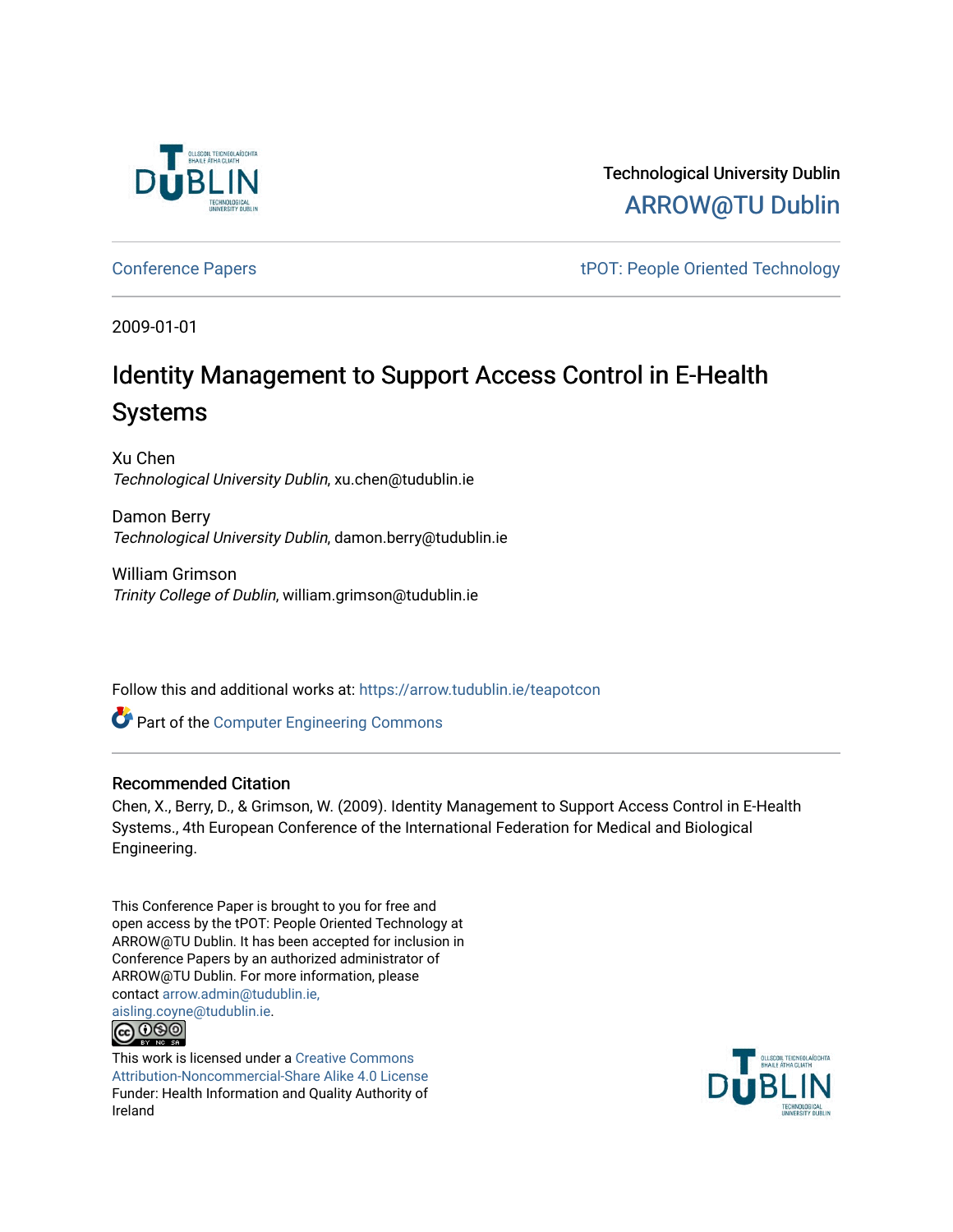# **Identity Management to Support Access Control in E-Health Systems**

Xu Chen, Damon Berry and William Grimson

School of Electrical Engineering Systems, Dublin Institute of Technology, Dublin, Ireland

*Abstract***— The related and often challenging topics of identity management and access control form an essential foundation for e-health infrastructure. Several approaches and supporting specifications for electronic healthcare record system (EHR-S) communication have been proposed by research projects and standards development organizations in recent years. For instance, part four of the CEN TC251 EN13606 EHRcom standard and the HL7 Role Based Access Control Draft Standard for Trial Use have helped to specify the nature of access control behaviour in relation to EHR communication within and between healthcare organisations. Access control services are a core component not only of the integrated care EHR-S but also for other information systems in the e-health domain. To underpin functionality of this type in a distributed environment, it is necessary to provide access to scalable, secure and uniform ID domains for users and patients.** 

**This paper considers the use of part four of the EHRcom standard in the context of the availability (or lack thereof) of national identification systems for patients and for users of an integrated care EHR-S. This work begins with a brief summary of the state-of-the-art in identity management and access control in the health domain and a description of approaches that could lead to a secure and interoperable identification mechanism. To address the identification problem, the authors describe well known EHR access control viewpoints that are compatible with the CEN standard for EHR communication, EN13606 and describe how an identification service can support this functionality.**

*Keywords***— Electronic Healthcare record system, Identity management, ID domain, EHRcom standard, Access control**

## I. INTRODUCTION

We live in a mobile civilization with free movement of citizens between cities and towns and across many national boundaries. Patients visit different public and private medical institutions to get treatment for different medical conditions, and are increasingly referred by primary physicians to various specialists in a process known as shared care. The modern day health process must cope with the effects of this mobility. Therefore a growing need for the sharing of health care information has arisen and it has become the part of health informatics strategy in many countries.

The paper is organized as follows. Section two introduces a state of the art on identity management and

access control for health information and attempts to answer whether there is a strong need for national identification systems in order to support shared care on a regional or national scale. Section three discussed several popular access control "viewpoints" for access to health information. Section four gives a brief introduction to EHRcom - the European and ISO standard for EHR communications and also summarizes the security requirements associated with access to health information. Section five proposes the idea of integrated EHR system and interaction with large-scale regional national system.

#### II. PATIENT IDENTIFICATION AND IDENTIFIERS

The effective exchange of health care information to support shared care depends upon rapid, usable and accurate electronic health-care record identification and this will not be implemented with efficiency unless there is a shared identification system.

#### *A. National Identifier and Health Identifier Systems*

<span id="page-1-0"></span>With the evolution of the discipline of health informatics, there has been drive to leverage information technology to deliver high quality and cost effective health care, leading to increased productivity and enhanced patient safety [\[1\]](#page-7-0). In the meantime, the effective and efficient exchange of health-care information has also been proposed and requested from different geographical organisations such as hospital, general practitioner practice or physician.

However, the exchange of health information within and between health enterprises has long been problematic. Today in many countries, the absence of a national identifier has meant that healthcare organizations must develop their own identification systems and separate identification domains. Many of these systems use the same or similar trait attributes to help the identification process (e.g., patient name, date of birth) but the information may not be stored in identical formats at participating healthcare sites. In order to allow IDs from the numerous ID domains to be matched, in the worst case scenario the resulting mapping problem would need to be solved for every pair of sites, resulting in the classic n-squared/2 mapping problem.

This situation is simplified if each site could refer to a national identifier domain. By simplifying the process of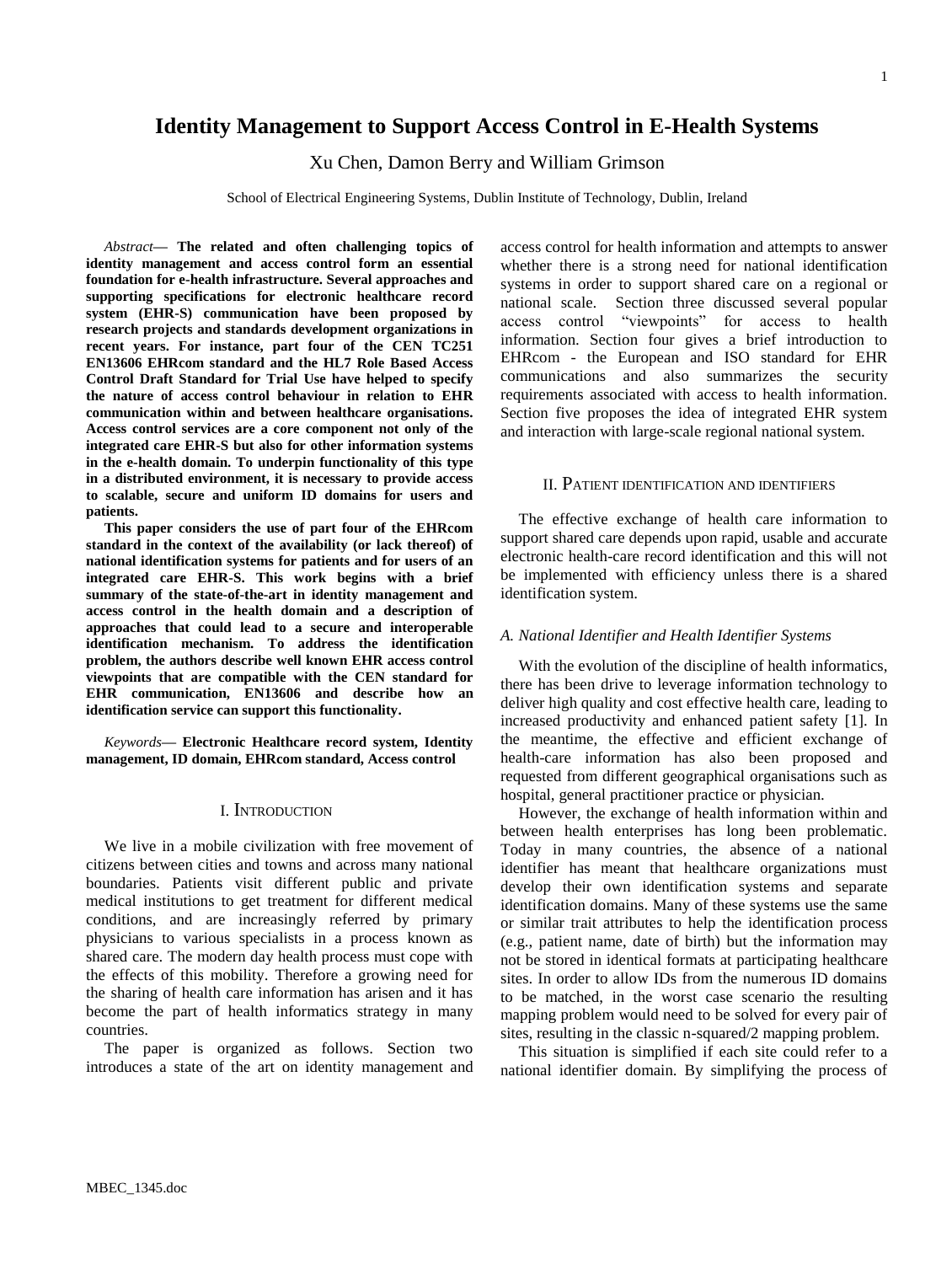linking identifiers at different health sites, unique national identifiers facilitate the integration of health information. The resulting multi-site access to historical and other health information represents an important enhancement of healthcare quality and a major step towards a regional EHR system.

The adoption of a single standard identifier should also lead to more efficient processes and improved patient safety. If a unique identifier is independently introduced and is not just an extension of an existing number, it may avoid recognized problems from earlier identifier systems. For these reasons, it is important that the scope of intended use of the identifier is carefully considered.

Clearly, a unique national identifier would serve many purposes in e-health. In particular it is expected that a national health identifier would enhance the provision of quality health care services by facilitating the accurate and rapid identification and compilation of an individual's health records. An independently assigned identifier would require the creation of a new system for assigning and maintaining the numbers as well as separate technology infrastructure and administrative structures so the development and implementation would require a huge investment. Nevertheless, the positive attributes are still leading those of negative side on the basis of many countries' experience [\[2\]](#page-7-1).

#### <span id="page-2-0"></span>*B. Existing identity management service specifications*

It has been noted above that communication between health care information systems is the key to securing closer co-operation in a shared care setting, improving handling of patients in terms of quality and continuity of care and patient safety. To ensure that health care professionals have access to information about an individual patient by different privilege division of work, several standard specifications to support identity management have been developed over the last few years. A brief summary of some of the main innovations in identity management follows.

The *Person Identification Service* (PIDS) is a service specification that has been adopted by the Health Domain Taskforce of the Object Management Group (OMG) [\[22\]](#page-7-2) for managing identities of persons within a particular domain. The PIDS standard includes an interface that supports the ability to connect multiple PIDS components/servers together in a federated manner. These PIDS components were designed and validated for interoperability with a variety of pre-existing person-model and record-format standards though healthcare. This was to ensure that the specification could permit most preexisting person identifier management systems and interfaces to participate as members of a complex integration environment.

<span id="page-2-5"></span>*Entity Identification Service (EIS)* [\[23\]](#page-7-3), under a joint agreement between HL7 and OMG, the Healthcare Services Specification Project (HSSP) has sought to provide to a mechanism to develop standard specifications to support the improved provision of health care. The Entity Identification Service (EIS) is one of the constituent services of the HSSP which provides a set of service interfaces to uniquely identify various kinds of entities (e.g. people: patients, providers etc., devices) within disparate systems within a single enterprise and/or across a set of collaborating health organizations.

The EIS specification could be seen as a superset of PIDS, and in the Authors' view it is moving in the right direction which is more powerful and flexible use of identification of abstracted entities rather than the single patients. However, EIS specification is still work in progress at time of writing.

*Integrating the Health Enterprise (IHE) PIX/PDQ Profiles*, Integrating the Healthcare Enterprise is aimed at stimulating integration of healthcare information resources and IHE technical framework. IHE have defined several profiles for interdepartmental communication [\[3\]](#page-7-4).

<span id="page-2-6"></span><span id="page-2-1"></span>Patient Identifier Cross-referencing (PIX) [\[24\]](#page-7-5) provides cross-referencing of patient identifiers from multiple Patient Identifier Domains by supporting the transmission between an identity source to the PIX manager and correlating information about a single patient from sources that know the patient by different identifiers [\[4\]](#page-7-6) has described the relationship between the interfaces specified in the IHE PIX profile and a implementation of a master patient index and how to link to identity domains.

<span id="page-2-2"></span>Patient Demographics Query (PDQ) [\[24\]](#page-7-5) supports the distributed applications to query a central patient information server and retrieve the patients' demographics information (such as when and how to search or visit the information).

<span id="page-2-4"></span><span id="page-2-3"></span>NHS *Personal Demographics Service (PDS)* is part of the NHS Care Record Service which supports access control and identity management in the United Kingdom [\[5\]](#page-7-7) [\[6\]](#page-7-8). The demographic information will be form part of each person's electronic NHS Care Record. The PDS is the national electronic demographic service and it allows a patient to be identified by NHS staff. The PDS it is hoped will provide secure, efficient and convenient access to demographic information for 50 million patients in UK [\[25\]](#page-7-9) within the NHS Connecting for Health Initiative which in turn is part of the National Programme for IT [\[26\]](#page-7-10).

<span id="page-2-8"></span><span id="page-2-7"></span>In many cases, patients' demographic and identity information is stored local databases from where it can only be accessed within the same organization or geographical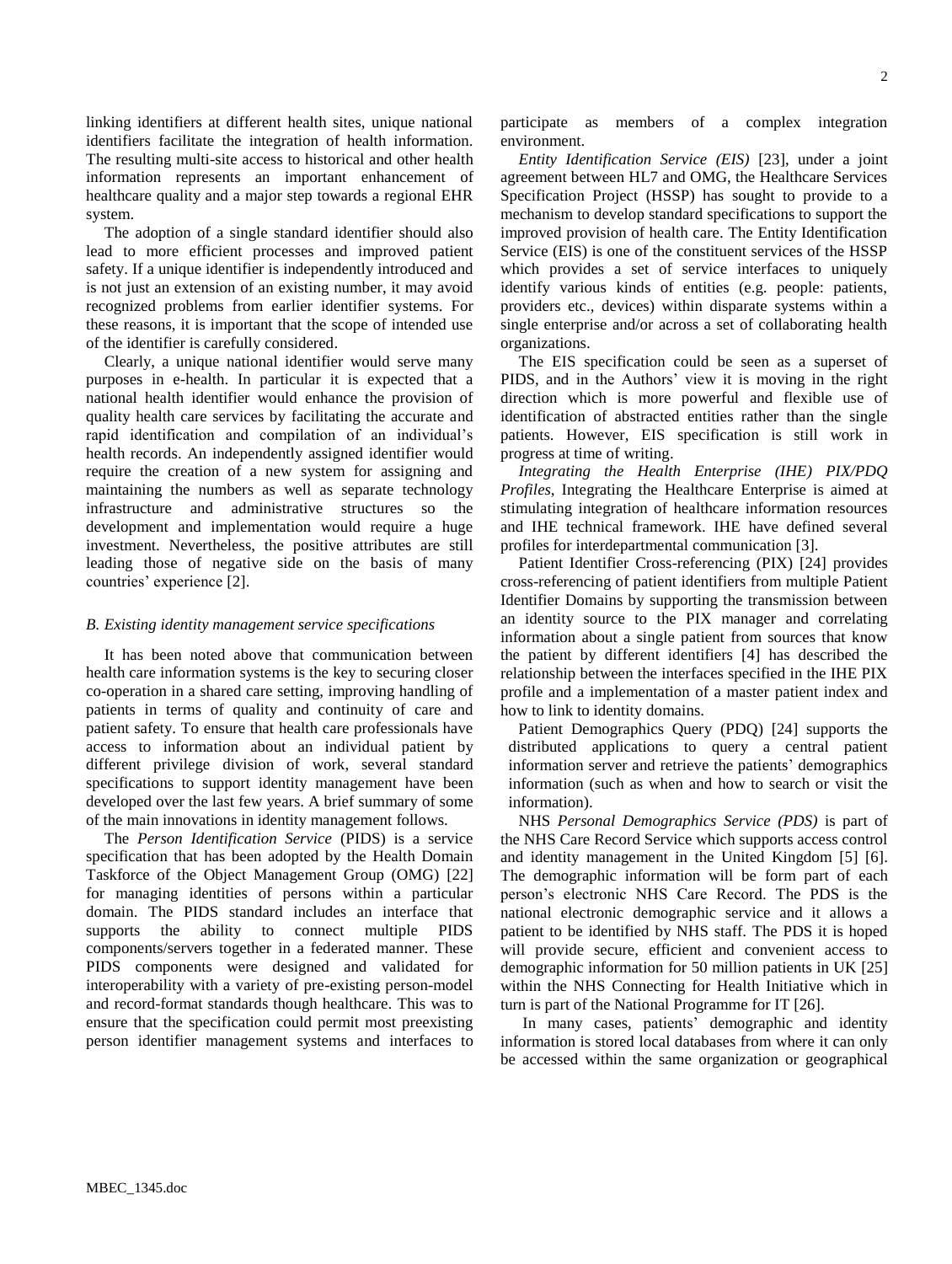area. This can result in delays in identifying a patient, accessing their correct medical information or even in providing treatment. Becker has noted that the specification and development of the NHS SPINE and the Personal Demographics Service [\[25\]](#page-7-9), is quite open leaving room for differing and therefore possibly conflicting interpretations [\[7\]](#page-7-11).

## <span id="page-3-0"></span>*C. Identifying the health professional health organization and other actors in the care process*

The primary identity in the health care process is the subject of care. However, identification and identifiers are also needed to categorize and uniquely identify a long list of other roles in the health process including EHR authorship committal and attestation, responsible health professionals, the associated health care organizations and health care units, diagnostic devices and pharmaceutical products. All of these entities play a part in establishing an EHR system in which the main protagonists are "clearly visible". It is likely that EIS will support identification of these parties at the service level while ISO OIDs [\[8\]](#page-7-12) can be utilized with the appropriate standardization of domains, to provide hierarchical identification for health organizations and units as well as information sources and devices.

# III. MULTIPLE VIEWS ON ACCESS CONTROL

Access to a paper chart is obviously constrained to those individuals who can because of their roles, pick up the chart. Access is limited by the nature of the medium. The electronic health record is intended to be shared widely to the right persons but unless care is taken, access could be much wider. Of course the record needs to be accessed in order for health professionals to do their job, but there are sensitivities which need to be considered. Whiddett, R [\[9\]](#page-7-13) investigated the attitudes of patients to disclosure of health information and found that patient's responses varied. As one would expect, respondents were more accepting of sharing of less sensitive data and anonymised data with only 6% of respondents permitting sharing of sensitive data with other government departments, while 70% agreed to share sensitive health information with doctor or nurse. The study identified general denial with specific consent [\[10\]](#page-7-14) as an appropriate access control approach to answer the concerns of respondents.

<span id="page-3-4"></span>Two basic mechanisms underpin access to an electronic health record. *Authentication* the "...*process of reliably identifying security subjects by securely associating an identifier and its authenticator..."* [\[11\]](#page-7-15) *Authorization* the <span id="page-3-5"></span>process of granting rights for access to information resources [\[12\]](#page-7-16).

<span id="page-3-6"></span>Blobel [\[13\]](#page-7-17) has described an interesting series of model viewpoints which can be used when considering access to health information from different perspectives. These model viewpoints are summarized below.

The *domain viewpoint* allows information resources to be grouped into communication *domains* that share an agreed security policy. Domains can be aggregated into superdomains or broken into sub-domains.

The *policy viewpoint* facilitates a range of different policy types. For instance authorization policies contain sets of permitted actions; event-based obligation policies define actions which must be performed when certain conditions are met; refrain policies declare actions the subjects must not perform; delegation policies define which authorizations can be delegated and to whom.

The *role viewpoint* allows privileges to be indirectly assigned to users as individuals are given roles and roles are associated with a set of privileges. This separation allows privileges associated with a role to be updated without needing to modify the role membership.

<span id="page-3-1"></span>The *document viewpoint,* Processes, entity roles, etc. must be documented and signed expressing the particular relations between entities and processes. The combination of processes and relations leads to multiple signatures (e.g. in the case of delegation) [\[13\]](#page-7-17).

The *privilege management viewpoint* is used by ISO PMAC specification and it allows the system authority to assign the privilege to individual actors or to groups of individual actors which can be a human user, a system or application etc., and playing the closed role to role viewpoint [\[14\]](#page-7-18).

<span id="page-3-7"></span><span id="page-3-2"></span>The *authorization viewpoint*, used by OMG RAD specification and authorization logic is encapsulated within an authorization facility that is external to the application. In order to perform an application-level access control to clinical object, an application requests an authorization decision from such a facility and enforces that decision [\[27\]](#page-7-19).

<span id="page-3-9"></span><span id="page-3-8"></span>The *control viewpoint,* illustrates how control is exerted over access to a sensitive object operation [\[15\]](#page-7-20).

<span id="page-3-3"></span>The *delegation viewpoint,* a source authority can delegate to certain delegation administrators the privileges to create and manage the identity management for an authorization entity [\[12\]](#page-7-16).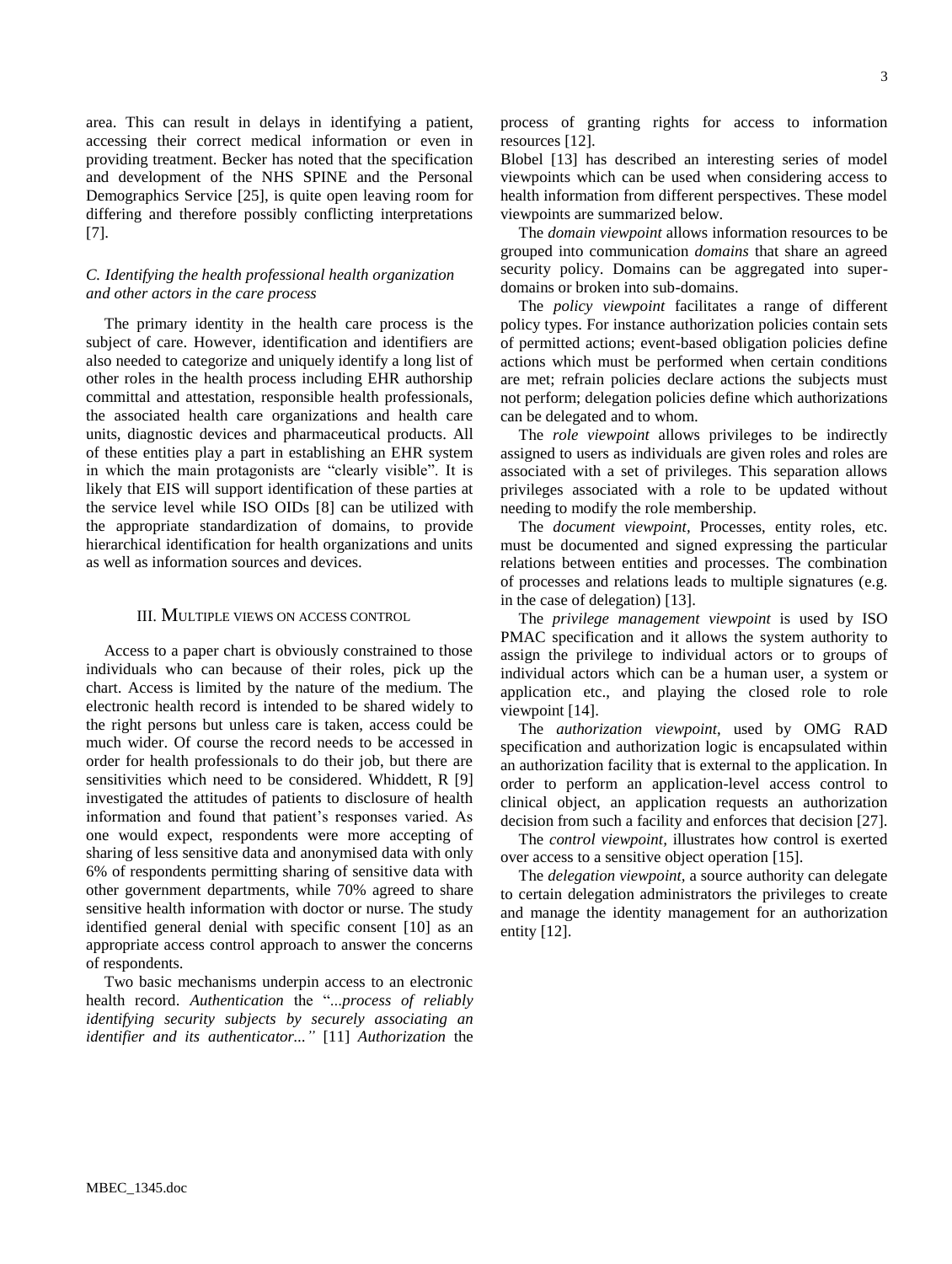

Fig. 1 Different model viewpoints on access control [\[14\]](#page-7-18)[\[15\]](#page-7-20)

Three principal variations on the access control model have been widely used commercially: the discretionary access control (DAC) in which access is determined by the system rather than the owner and is the basis for access control on UNIX and Linux, mandatory access control (MAC) which is often employed within database management systems, and role-based access control (RBAC) [\[13\]](#page-7-17). RBAC is probably the most popular access control scheme in use today and controls collections of permissions relating to everything from complex operations such as an e-commerce transaction, to simple as read and write operations.

RBAC separates the user from specific authorization, in the design of RBAC, the user must have the authority to adopt specific roles to be set, so different abstract descriptions of the licensing authority can be made to easily specify a different role in the collection for each user and give users different levels of the most detailed collection of authority. In addition, it reduces the amount of administrative work needed to add or delete users.

Despite being the most popular access control scheme RBAC alone is probably not sufficient for providing a comprehensive and satisfactory access control solution for a working shared electronic health record. For example as Becker [\[7\]](#page-7-11) points out, the security and confidentiality requirements as described in the NPfIT output-based specification OBS and subsequent documentation *"are highly challenging and beyond the capabilities of current access control technologies including role-based access control (RBAC)."*

<span id="page-4-0"></span>Other access control schemes have been described for the health domain. *Identity based access control* (IBAC) Gaute M. [\[16\]](#page-7-21) also means that, regardless of where or when an individual appears on the network, policy appropriate for that individual can be enforced. In addition, policy based on the individual means that non-trusted users can be prevented from accessing the network even though they connect through a seemingly legitimate connection point. Identitybased access control makes it possible for mobile users to

roam throughout the network, and yet continue to have the appropriate access to the resources based on business need. *Process Based Access Control* (PBAC) [\[13\]](#page-7-17) is an authorization system where each (web) service publishes a list of operations that it can perform and PBAC determines which operations can be called by each user in different contexts.

The *information distance model* applies increased restrictions depending on the "information distance" between the information and an actor who seeks to interact with it. The originator (subject of care) is "closest" followed by the producer (author/interpreter) of the information next comes the administrator (user) of information.

<span id="page-4-1"></span>Lovis et. Al [\[17\]](#page-7-22) described zones of medical responsibility and physical location to indicate medical responsibility and therapeutic relationships which can supplement more general role assignment so that the EHR of subjects of care who enter the care flow of a particular heath unit can be accessed by HCPs with appropriate roles within that health care unit.

<span id="page-4-2"></span>Distribution rules define the behavior of an access control component, and the attributes of an access control policy can be categorized into who, when, where, why and how. Sucurovic [\[18\]](#page-7-23) indicated that for the purposes of calculating access control decisions the attributes governing access across these categories can be processed using logical AND operations, while attributes within a single category can be processed using logical OR operations.

<span id="page-4-3"></span>The progress towards the electronic health record has led to a significant "fading of boundaries" between health information systems [\[19\]](#page-7-24). Among the basic functionality requited to support this trend, it is necessary to provide integrated identity management and access control facilities.

#### IV. IDENTITY AND ACCESS CONTROL FEATURES OF AN EHR **SYSTEM**

<span id="page-4-4"></span>A number of EHR research projects have developed sets of requirements electronic health record architectures. These requirements have been refined into the ISO technical specification 18308 Requirements for an electronic health record architecture [\[20\]](#page-7-25) which is being revised at time of writing. The ISO work has suggested that apart from the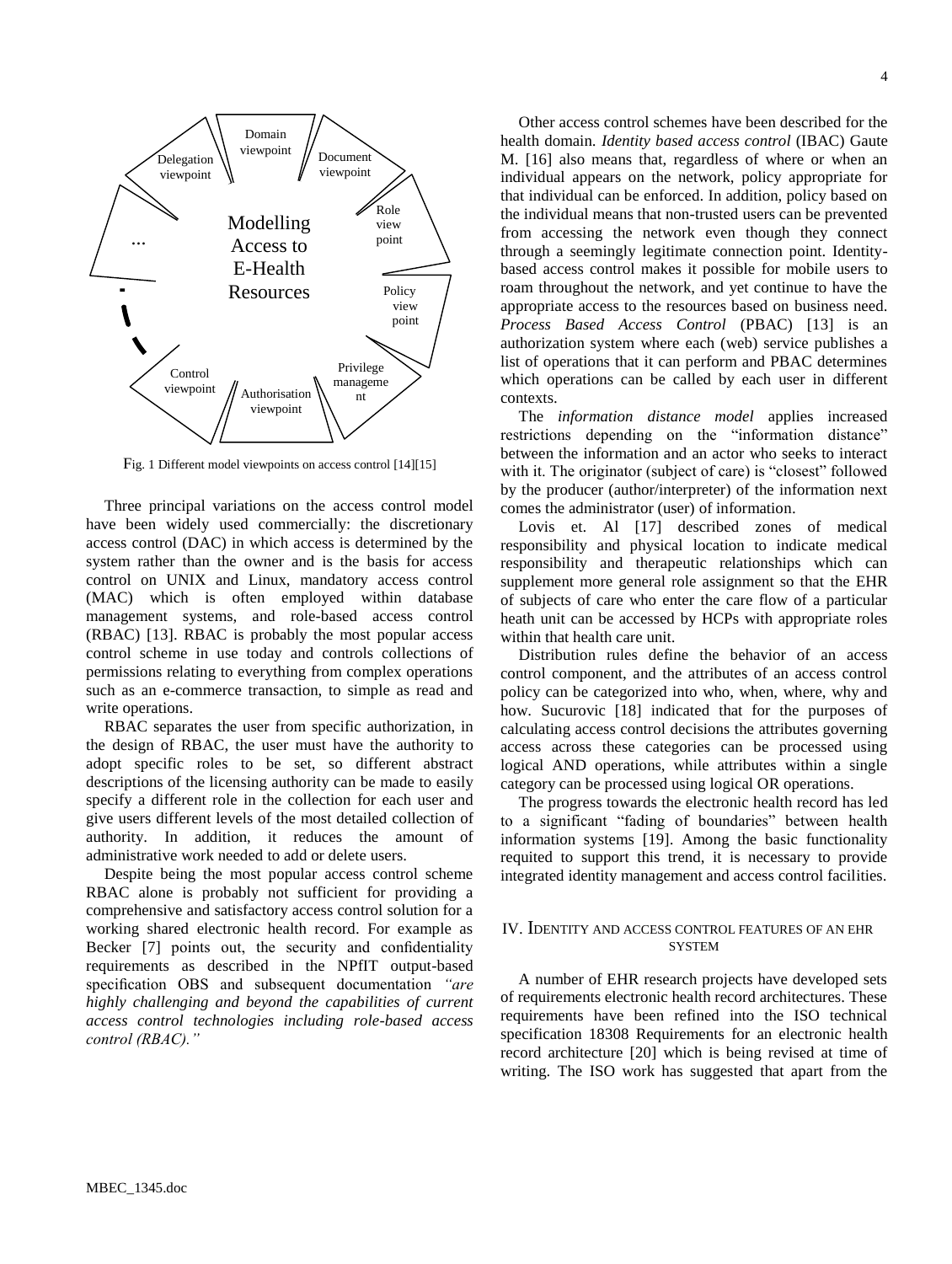management of clinical information, an EHR system must provide integrated support for recording the main identifying traits for the subject of care. It should also provide support for unique identification of authors and other users of the EHR as well as supporting informed consent and audit trails and not least various forms of access control.

## *A. CEN TC251 prEN13606 EHRcom*

One recent piece of standardization by the "EHRcom" project team of CEN Technical Committee 251 has sought to fulfill the ISO requirements. This standard is called prEN13606 - "EHRcom". This is a five part standard which defines and describes various critical aspects of the exchange of electronic healthcare records. EHRcom consist of five parts:

- 1. The reference model
- 2. Archetype interchange specification
- 3. Reference archetypes and term lists
- 4. Security requirement and distribution rules
- 5. Exchange model

The prEN13606 EHR standard is intended to support sharing of health records on a regional or national scale ultimately leading to a shared national EHR system. EHRcom supports the two-level modeling approach which is intended to make health information systems more adaptable and more under the control of domain experts through the use of archetypes.

The five parts of EHRcom are mostly complete at time of writing and are at various stages of the CEN-ISO standardization process and will incorporate a representation of EHR access policies which are dealt with

in part 4 of the standard which also deals with EHRcom defines a representation for EHR access policies which were introduced in part 4. A large number of EHR-specific medico-legal and ethical requirements are also expressed within ISO TS 18308. The following are those security requirements that apply most specifically to part 4 of the standard [\[21\]](#page-7-26). An electronic health record architecture such as EHRcom should support,

- <span id="page-5-0"></span>citizens' right of access to EHRs
- citizens' ability to incorporate and record information in EHRs
- an audit trail of exchange processes,
- the labeling of the whole and/or sections of EHRs
- privacy and confidentiality restrictions
- retrieval, recording and tracking the status of access
- recording all consent with the associated time frames
- measure to define, attach, modify and remove of access rights for whole EHR section
- measures to enable and restrict access to whole EHR section with access rules
- measures to separately control authorities to add/modify the EHRs from the control of authorities to access the EHR
- recording of an audit trail of access to and modifications of EHR access privilege
- recording the access and/or modification of EHRs
- storage and retrieval of whole EHR information, the minimum requirement is to allow for the recording of the data on disclosures and consent

V. A DESCRIPTION OF THE PROPOSED SYSTEM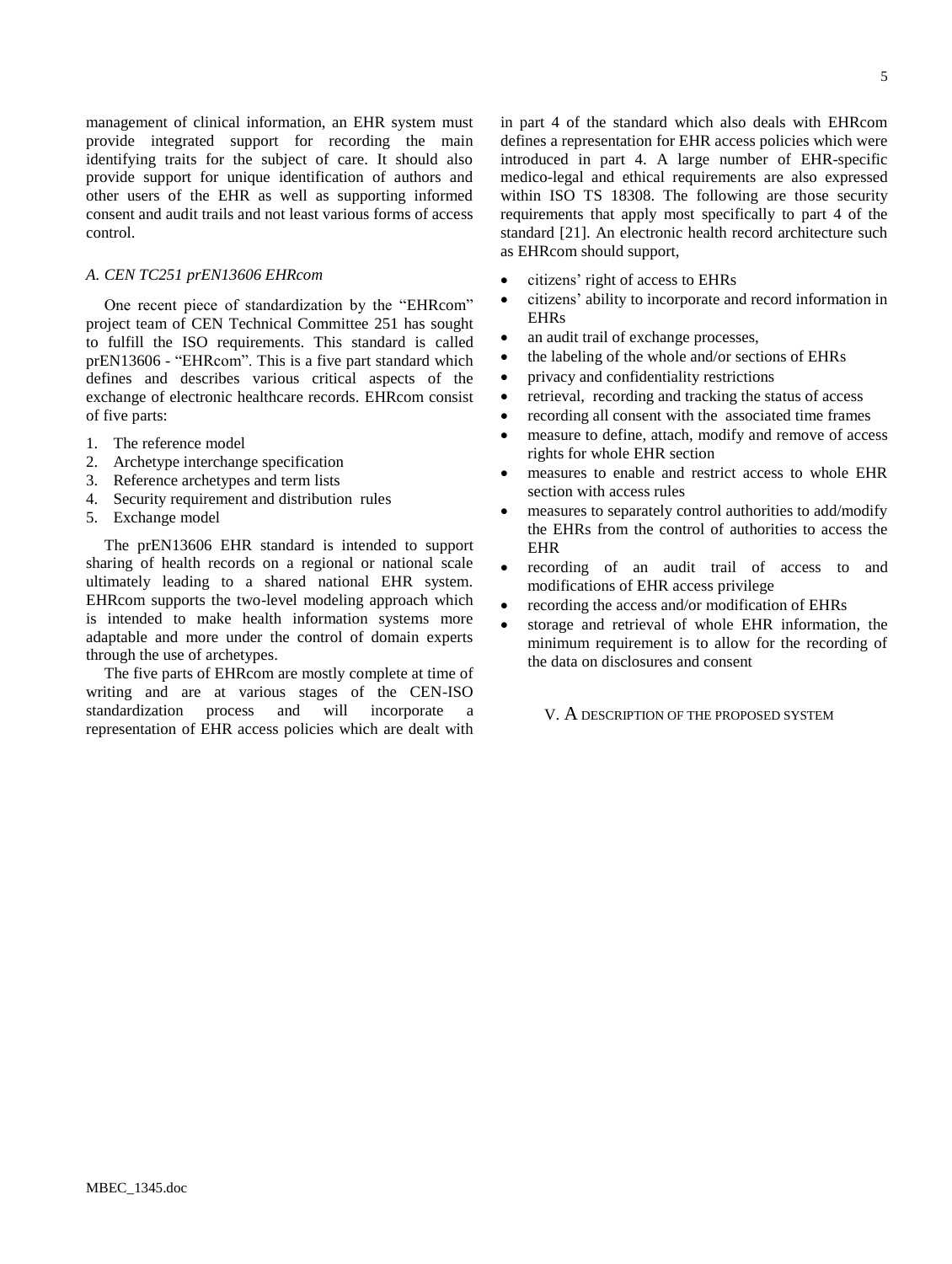

Fig. 2 The proposed system

A shared EHR system requires supporting components at both a national level at each EHR "site". In the proposed system, regional EHR-S services while supporting archetype repositories and terminology services would provide access to registers of identities for patients (Regional Health Identity Service) and health professionals (Regional HCP Identity service) Each EHR-S site would have access to these regional resources. In addition to the clinical information services at each EHR-S site local identity services would support the mapping of the local patient and health care provider identities to the regional equivalents.

The portal of proposed system, is a web-based application that integrates various services (such as terminology service and health identity service as shown in Figure 2) provided by multiple hospitals and other medical organizations. The feature of web service based services is that these services exposes their interfaces as web services and the portlet communicates with the backend service via SOAP which enables the interoperability. An end user, such

as a patient or doctor, uses a web browser to the portal server. The portal server displays a webpage, namely, portal interface to the user. The portlets inside each portal interface correspond to a collection of correlated services provided by medical organizations (such as national HCP identity service corresponding to HCP registration portlet).

The system will provide a uniform and easy-to-use interface to users by hiding implementation details of services and their providers. It also enables remote services which will be instantiated to the correspond portlet. These portlets will be definitely under control of security mechanisms and these access control policies will be produced by an access control engine which gathers certain policy data from the LDAP server.

The portlet container provides a runtime environment for portlets to be instantiated, used and finally destroyed. The separation of portal interfaces from portlets allows portal administrators to easily customize the source of services using a content management system.